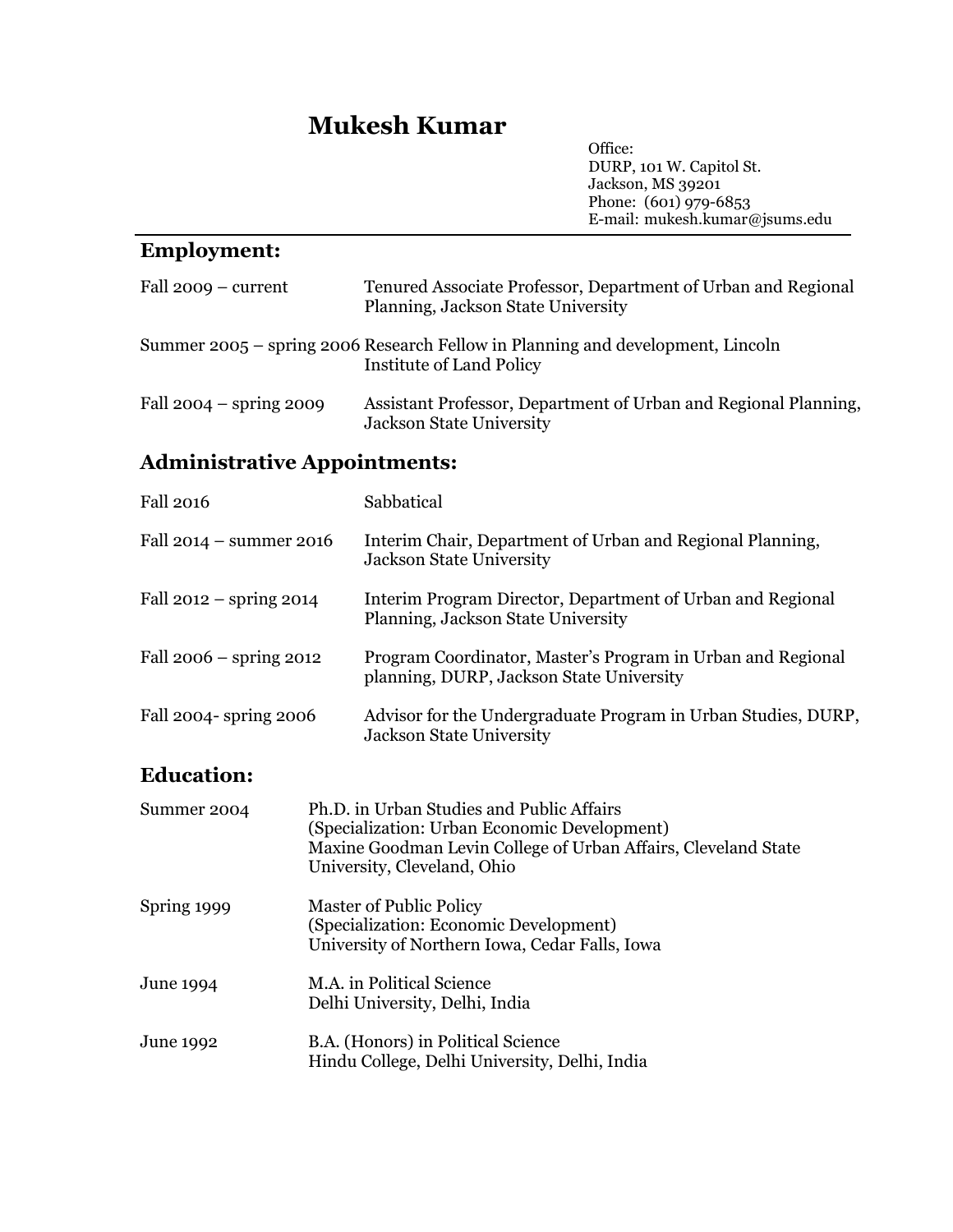# **Recent Major Planning Projects:**

Project Leader: Form Based Code District Plan for Byram Town Center, City of Byram, MS

Project Leader: Corridor Revitalization Plan for Vision 2022, City of Jackson, MS

Project Advisor: Campus Rainworks Plan (led by students from Jackson State University) for Lynch Creek Extension, Jackson, MS

Project Advisor: Town Creek Restoration Plan (led by students from Louisiana State University) for Revitalization of West Jackson and Downtown, Jackson, MS

#### **Research Interests:**

Local Economic Development, Industry Clusters, Polycentric Models of Urban Spatial Structure, Optimization and Land Use Planning, Urban Simulations, Housing.

### **Teaching Interests:**

Theories of Urban and Regional Development, Local Economic Development Policy, Labor Market Analysis, Geographic Information System (GIS) and Spatial Analysis, Urban Spatial Structure, Quantitative Research Methods, History of Planning.

## **Academic Publications:**

Shahbazi, M., Kumar, M., & Mawson, A. (2017) Effectiveness of Community Health Workers in Healthcare Delivery: Evidence from the Field. Journal of HealthDisparities Research & Practice. (Under Review)

Sen, S., Kumar, M., & Smith, S. (2016), Planning Education for Multiculturalism in the United States: A Selective Case Study of Historically Black Colleges and Universities (HBCUs). In M. Burayidi (Ed.), Urban Planning in a Pluralist Society. Toronto: University of Toronto Press.

Gilleylen, J. G., & Kumar, M. (2015), Integrated Approach to Health. In M. J. Azevedo (Ed.). Health and Healthcare in Mississippi (89-110). Jackson, MS: University Press of Mississippi.

Kumar, M. (2011), A Tale of Uneven Comebacks: Community Planning and Neighborhood Design in Mississippi Gulf Coast. In A. Liu, R. V. Anglin, R. M. Mizelle Jr., &A. Plyer (Eds.) Resiliency and Opportunity: Lessons from the U.S. Gulf Coast after Katrina and Rita (148-160). Washington, DC: Brookings Institution Press.

Kumar, M., Bowen, W. M., & Kaufman, M. (2007). Urban Spatial Structure as Self-Organizing System: An Empirical Evaluation of Firm Location Decisions in Cleveland-Akron PMSA, Ohio. *Annals of Regional Science,* Vol. 41, 297-314.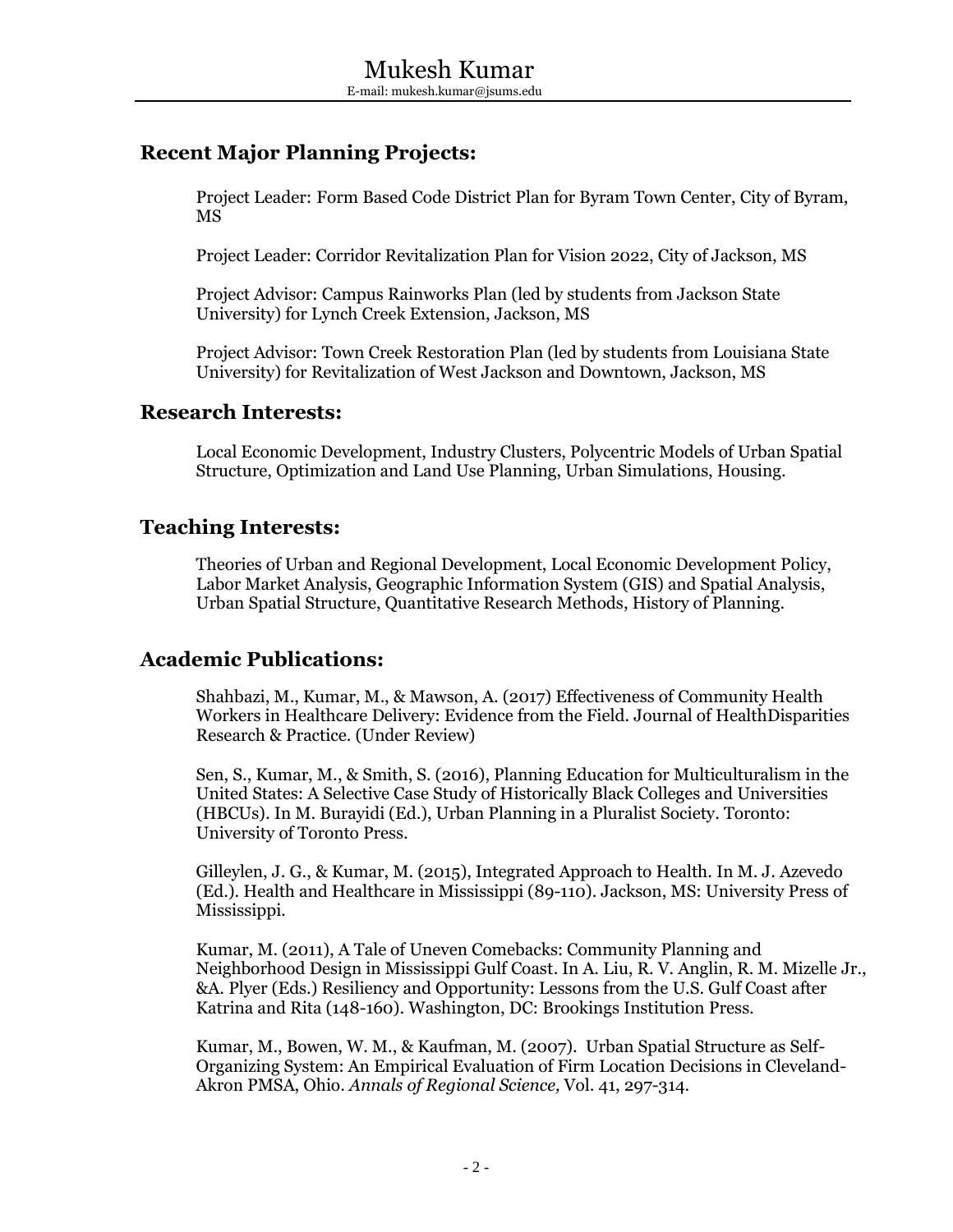Kumar, M. (2007). Geographical Scope of University Expansion and its Impact on Land and Housing Markets," Working Paper. Lincoln Institute of Land Policy. http://www.lincolninst.edu/pubs/1198\_Geographical-Scope-of-University-Expansionand-its-Impact-on-Land-and-Housing-Markets-

Kumar, M., Mangum, V., Price, G., & Watson, J. (2007). The Economic Impact of Jackson State University. *The MURC Digest,* Vol. 3, 1-7.

"Locating Capital Cities within an Economy: An Analysis of the Spatial Structure of Knowledge-Based and Other Government Related Industry," with William M. Bowen. *Asia Pacific Planning Review*, Vol. 3, 2004: 99-121.

## **Externally Funded Projects:**

| 1. Title of Project:   | Implicit Biases among Planning Professionals: Influence of Race &<br><b>Gender on Decision Making</b>                                                        |
|------------------------|--------------------------------------------------------------------------------------------------------------------------------------------------------------|
| <b>Funding Agency:</b> | <b>National Science Foundation</b>                                                                                                                           |
| <b>Funding Year:</b>   | 2017                                                                                                                                                         |
| Amount:                | \$20,417.                                                                                                                                                    |
| PI:                    | Kumar, M.                                                                                                                                                    |
| Co-PI:                 | None.                                                                                                                                                        |
| 2. Title of Project:   | Overcoming Barriers to Public Transportation in Mississippi $-A$<br>Pilot Study for Jackson Metropolitan Statistical Area                                    |
| <b>Funding Agency:</b> | <b>Institute for Multimodal Transportation</b>                                                                                                               |
| <b>Funding Year:</b>   | 2010                                                                                                                                                         |
| Amount:                | \$30,000.                                                                                                                                                    |
| PI:                    | Kumar, M.                                                                                                                                                    |
| Co-PI:                 | Santos, E.C.                                                                                                                                                 |
| 3. Title of Project:   | Integrating Asset Valuation and Management Techniques in Long-<br>Range Transportation Plans for Urban Areas in Mississippi                                  |
| <b>Funding Agency:</b> | Federal Highway Administration                                                                                                                               |
| <b>Funding Year:</b>   | 2008                                                                                                                                                         |
| Amount:                | \$137,222.                                                                                                                                                   |
| PI:                    | Kumar, M.                                                                                                                                                    |
| Co-PI:                 | None.                                                                                                                                                        |
| 4. Title of Project:   | A Comprehensive Study of the Impact of State and Other Tax-<br>Exempt Properties on Local Govt. Operations in the City of<br><b>Jackson and Hinds County</b> |
| <b>Funding Agency:</b> | Downtown Jackson Partners, Inc.                                                                                                                              |
| <b>Funding Year:</b>   | 2008                                                                                                                                                         |
| Amount:                | \$16,000                                                                                                                                                     |
| PI:                    | None.                                                                                                                                                        |
| Co-PI:                 | Kumar, M., Burton, O., Chowdhury, M., Allen, C., & Patrick, C.                                                                                               |
|                        |                                                                                                                                                              |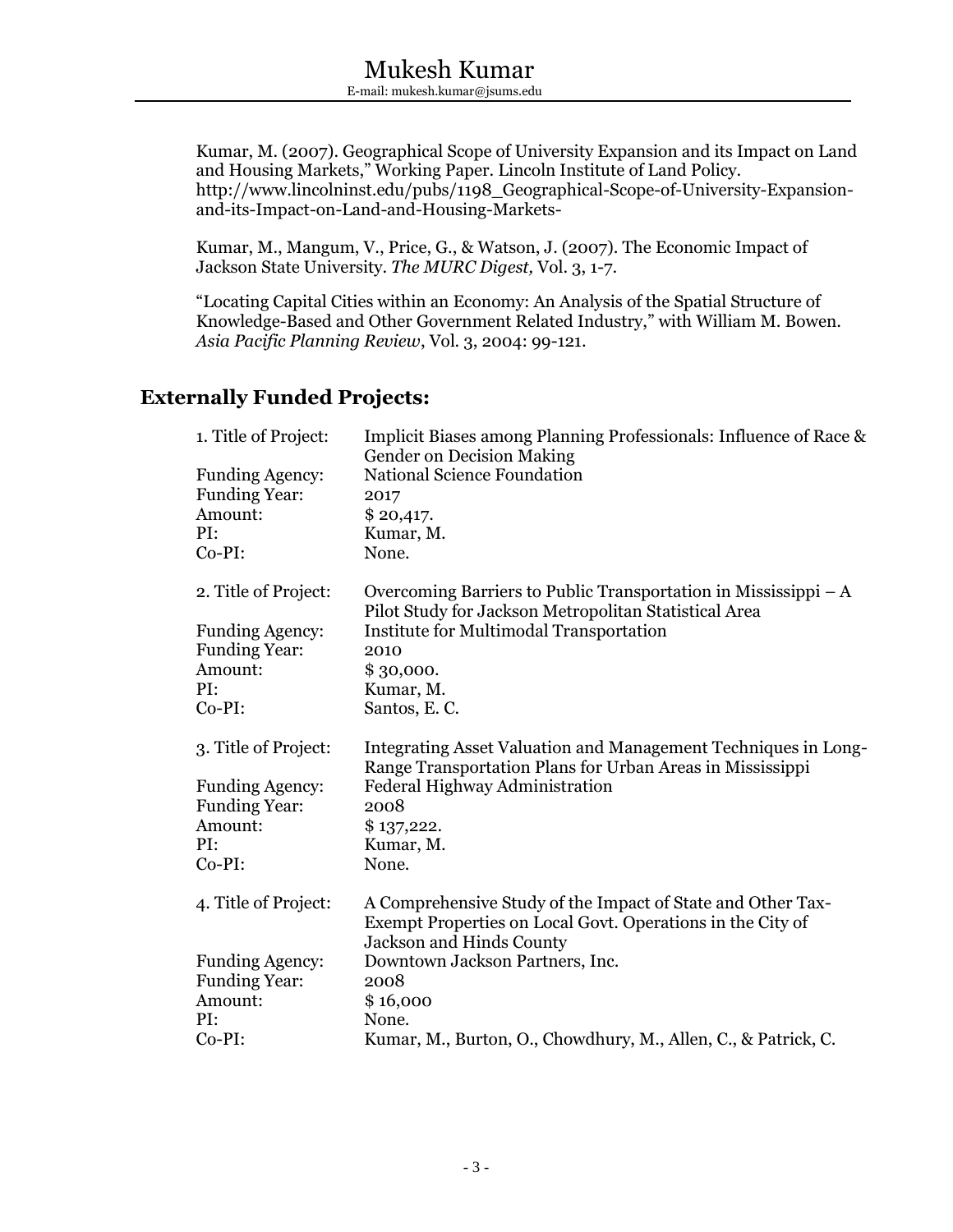| 5. Title of Project:<br><b>Funding Agency:</b><br><b>Funding Year:</b><br>Amount:<br>PI:<br>$Co-PI:$ | A Layout of Regional Logistics Plan for Greater New Orleans<br>Greater New Orleans Inc.<br>2007<br>\$7,344.<br>Kumar, M.<br>None. |
|------------------------------------------------------------------------------------------------------|-----------------------------------------------------------------------------------------------------------------------------------|
| 6. Title of Project:                                                                                 | Preliminary Statewide Assessment of Public Transit Services and<br><b>Service Areas</b>                                           |
| <b>Funding Agency:</b>                                                                               | Mississippi Department of Transportation                                                                                          |
| <b>Funding Year:</b>                                                                                 | 2006                                                                                                                              |
| Amount:                                                                                              | \$75,000                                                                                                                          |
| PI:                                                                                                  | None                                                                                                                              |
| $Co-PI:$                                                                                             | Kumar, M., Burton, O., & Gilleylen, Jr. J.                                                                                        |
| 7. Title of Project:                                                                                 | The Economic Impact of Jackson State University                                                                                   |
| <b>Funding Agency:</b>                                                                               | Office of Economic Development and Local Government Affairs,<br>Jackson State University                                          |
| <b>Funding Year:</b>                                                                                 | 2006                                                                                                                              |
| Amount:                                                                                              | \$25,420                                                                                                                          |
| PI:                                                                                                  | Kumar, M. & Price, G.                                                                                                             |
| $Co-PI:$                                                                                             | Mangum, V., & Watson, J.                                                                                                          |
|                                                                                                      |                                                                                                                                   |

### **Other Publications:**

#### Reports and Monographs

Kumar, M. and Santos, E. C. (2012). Report: Overcoming Barriers to Public Transportation in Mississippi – A Pilot Study for Jackson Metropolitan Statistical Area," (For Institute for Multimodal Transportation).

Kumar, M. (2010). Report: Integrating Asset Valuation and Management Techniques in Long-Range Transportation Plans for Urban Areas in Mississippi. (For Federal Highway Administration)

Burton, O., Kumar, M., Chowdhury, M., Allen, C., & Patrick, C. (2008). Report: A Comprehensive Study of the Impact of State and Other Tax-Exempt Properties on Local Govt. Operations in the City of Jackson and Hinds County. (For Downtown Jackson Partners, Inc.).

Kumar, M. (2008). Report: A Layout of Regional Logistics Plan for Greater New Orleans, (For Greater New Orleans Inc.).

Burton, O., Kumar, M., & Gilleylen, J. (2007). Report: Preliminary Statewide Assessment of Public and Specialized Transportation Services and Service Areas in Mississippi. (For Mississippi Department of Transportation)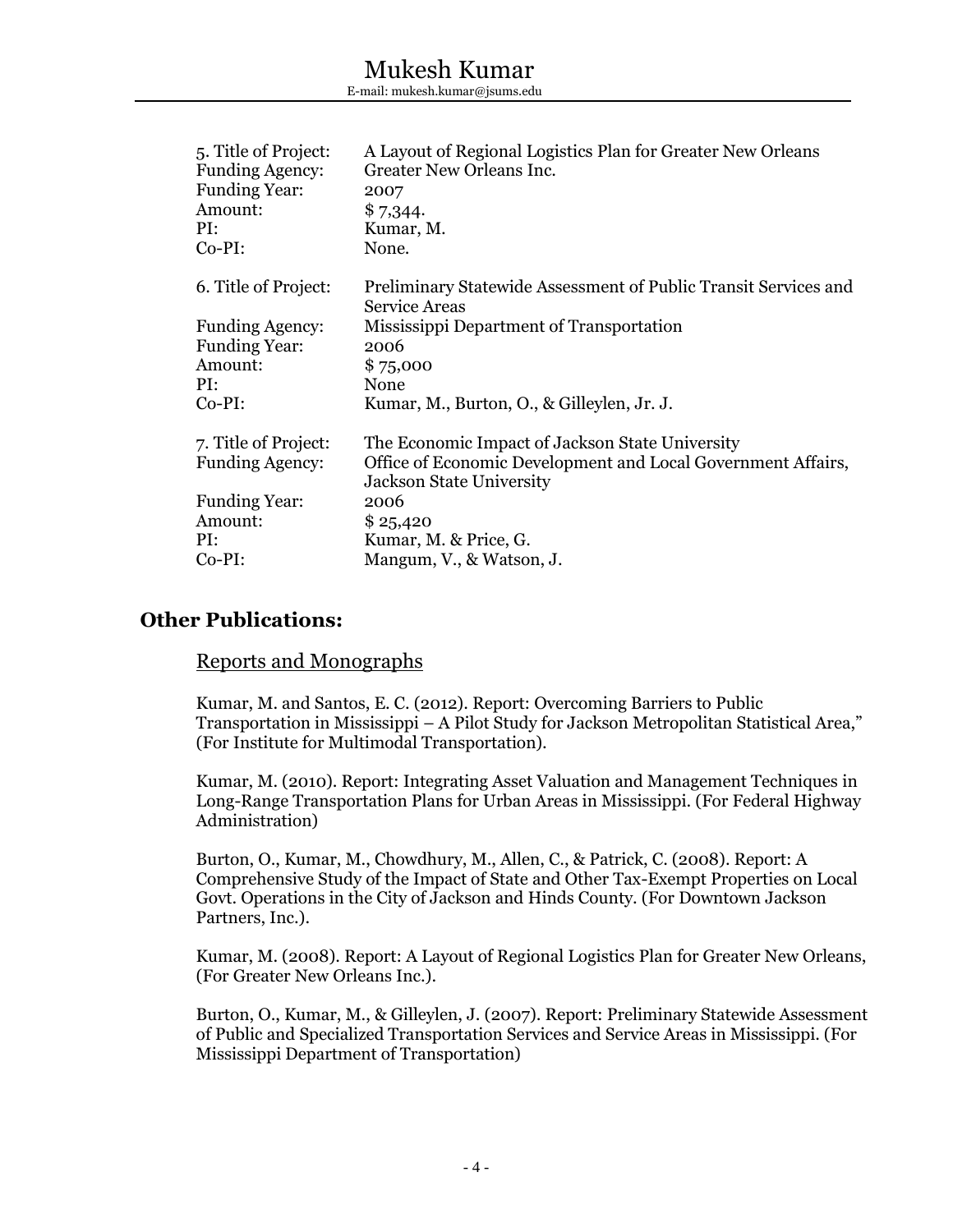Kumar, M., Mangum, V., Price, G., & Watson, J. (2006). Report: The Economic Impact of Jackson State University. (For The Office of Economic Development and Local Governmental Affairs, Jackson State University)

#### Newspaper & Blog

The Curious Case of Costco, Stadium, Museum, Baseball and Parks, Jackson Free Press, September 24, 2014.

[http://www.jacksonfreepress.com/news/2014/sep/24/curious-case-costco-stadium](http://www.jacksonfreepress.com/news/2014/sep/24/curious-case-costco-stadium-museum-baseball-and-pa/)[museum-baseball-and-pa/](http://www.jacksonfreepress.com/news/2014/sep/24/curious-case-costco-stadium-museum-baseball-and-pa/)

Jackson Planning Map, Jackson Free press, September 18, 2013. with Pleas McNeel IV. <http://www.jacksonfreepress.com/news/2013/sep/18/jackson-planning-map/>

Vacant and Abandoned Properties in Jackson, The Clarion Ledger, September 8, 2013. [http://voices.clarionledger.com/mukeshkumar/2013/09/08/vacant-and-abandoned](http://voices.clarionledger.com/mukeshkumar/2013/09/08/vacant-and-abandoned-properties-in-jackson/)[properties-in-jackson/](http://voices.clarionledger.com/mukeshkumar/2013/09/08/vacant-and-abandoned-properties-in-jackson/)

Does Detroit's Bankruptcy Raise Red Flags for Jackson? The Clarion Ledger, July 28, 2013.

[http://voices.clarionledger.com/mukeshkumar/2013/07/28/does-detroits-bankruptcy](http://voices.clarionledger.com/mukeshkumar/2013/07/28/does-detroits-bankruptcy-raise-red-flags-for-jackson/)[raise-red-flags-for-jackson/](http://voices.clarionledger.com/mukeshkumar/2013/07/28/does-detroits-bankruptcy-raise-red-flags-for-jackson/)

Will Capitol Street Improvement Project Deliver? The Clarion Ledger, July 7, 2013. [http://voices.clarionledger.com/mukeshkumar/2013/07/07/will-capitol-street](http://voices.clarionledger.com/mukeshkumar/2013/07/07/will-capitol-street-improvement-project-deliver/)[improvement-project-deliver/](http://voices.clarionledger.com/mukeshkumar/2013/07/07/will-capitol-street-improvement-project-deliver/)

Progress in Death: Medgar Evers' Legacy, The Clarion Ledger, June 12, 2013. [http://voices.clarionledger.com/mukeshkumar/2013/06/12/progress-in-death-medgar](http://voices.clarionledger.com/mukeshkumar/2013/06/12/progress-in-death-medgar-evers-legacy/)[evers-legacy/](http://voices.clarionledger.com/mukeshkumar/2013/06/12/progress-in-death-medgar-evers-legacy/)

The Passion Curve and Voting with Feet, The Clarion Ledger, June 6, 2013. [http://voices.clarionledger.com/mukeshkumar/2013/06/06/the-passion-curve-and](http://voices.clarionledger.com/mukeshkumar/2013/06/06/the-passion-curve-and-voting-with-feet/)[voting-with-feet/](http://voices.clarionledger.com/mukeshkumar/2013/06/06/the-passion-curve-and-voting-with-feet/)

Harold Washington and Chokwe Lumumba: Unity for Change, The Clarion Ledger, May 29, 2013.

[http://voices.clarionledger.com/mukeshkumar/2013/05/29/harold-washington-and](http://voices.clarionledger.com/mukeshkumar/2013/05/29/harold-washington-and-chokwe-lumumba-unity-for-change/)[chokwe-lumumba-unity-for-change/](http://voices.clarionledger.com/mukeshkumar/2013/05/29/harold-washington-and-chokwe-lumumba-unity-for-change/)

Choosing the L-Train, The Clarion Ledger, May 20, 2013. <http://voices.clarionledger.com/mukeshkumar/2013/05/20/choosing-the-l-train/>

Festival Brings Buzz to Downtown Jackson: Supports Jackson Inner-City Gardeners, The Clarion Ledger, May 13, 2013.

[http://voices.clarionledger.com/mukeshkumar/2013/05/13/festival-brings-buzz-to](http://voices.clarionledger.com/mukeshkumar/2013/05/13/festival-brings-buzz-to-downtown-jackson-supports-jackson-inner-city-gardeners/)[downtown-jackson-supports-jackson-inner-city-gardeners/](http://voices.clarionledger.com/mukeshkumar/2013/05/13/festival-brings-buzz-to-downtown-jackson-supports-jackson-inner-city-gardeners/)

Mr. Wilson: Joy of Tailoring, The Clarion Ledger, May 10, 2013. <http://voices.clarionledger.com/mukeshkumar/2013/05/10/mr-wilson-joy-of-tailoring/>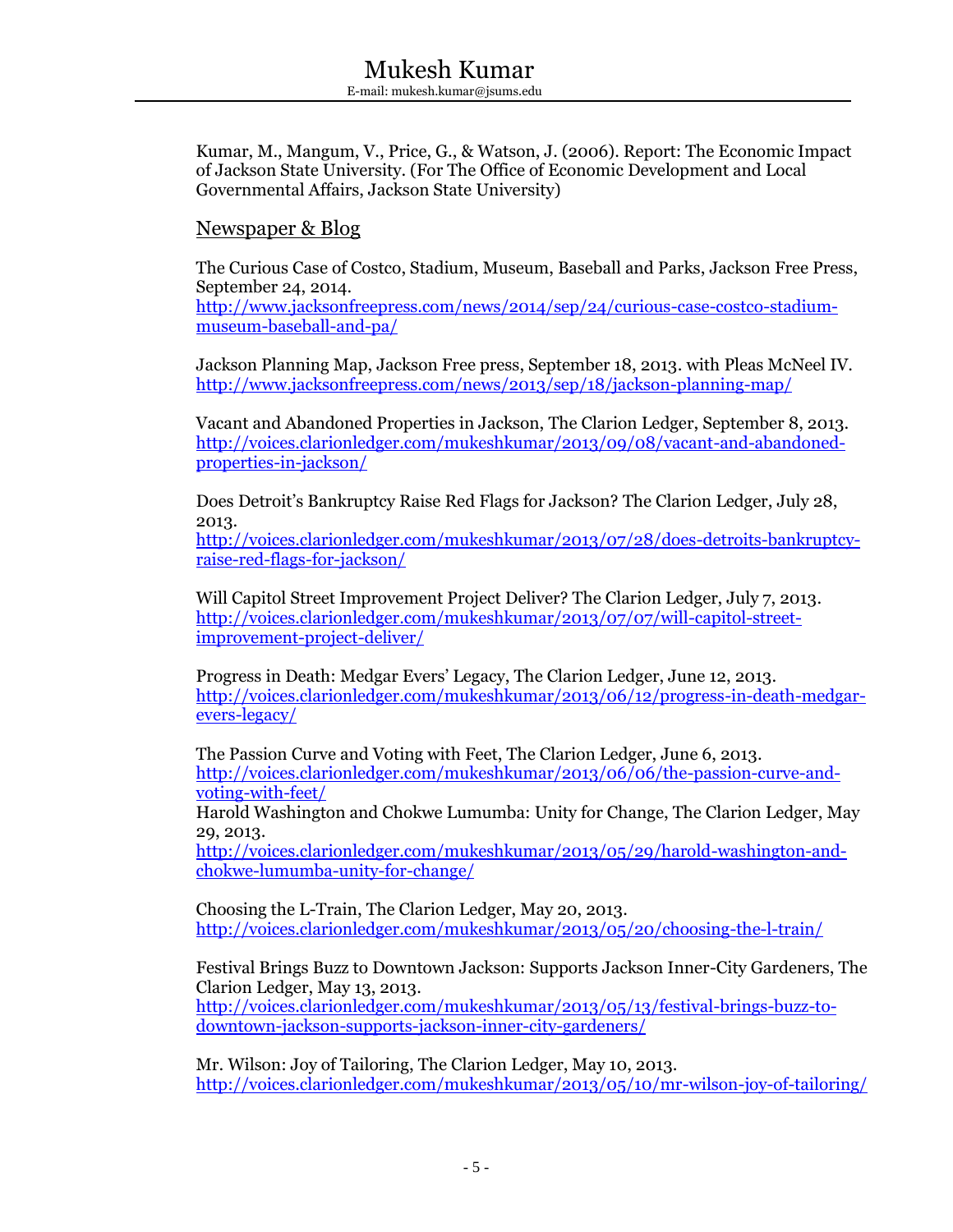The Next Great Mayor of Jackson, The Clarion Ledger, May 5, 2013. [http://voices.clarionledger.com/mukeshkumar/2013/05/05/the-next-great-mayor-of](http://voices.clarionledger.com/mukeshkumar/2013/05/05/the-next-great-mayor-of-jackson/)[jackson/](http://voices.clarionledger.com/mukeshkumar/2013/05/05/the-next-great-mayor-of-jackson/)

Mayoral Hopefuls Propose Solutions to Wicked Problems, The Clarion Ledger, May 1, 2013.

[http://voices.clarionledger.com/mukeshkumar/2013/05/01/mayoral-hopefuls-propose](http://voices.clarionledger.com/mukeshkumar/2013/05/01/mayoral-hopefuls-propose-solutions-to-wicked-problems/)[solutions-to-wicked-problems/](http://voices.clarionledger.com/mukeshkumar/2013/05/01/mayoral-hopefuls-propose-solutions-to-wicked-problems/)

Building and Paying it Forward, The Clarion Ledger, April 30, 2013. [http://voices.clarionledger.com/mukeshkumar/2013/04/30/building-and-paying-it](http://voices.clarionledger.com/mukeshkumar/2013/04/30/building-and-paying-it-forward/)[forward/](http://voices.clarionledger.com/mukeshkumar/2013/04/30/building-and-paying-it-forward/)

Reducing Commuting Distance Increases Property Values, The Clarion Ledger, April 22, 2013.

[http://voices.clarionledger.com/mukeshkumar/2013/04/22/reducing-commuting](http://voices.clarionledger.com/mukeshkumar/2013/04/22/reducing-commuting-distance-increases-property-values/)[distance-increases-property-values/](http://voices.clarionledger.com/mukeshkumar/2013/04/22/reducing-commuting-distance-increases-property-values/)

Jackson's Daytime Population Swells, Puts Pressure on Services, The Clarion Ledger, March 8, 2013. [http://voices.clarionledger.com/mukeshkumar/2013/03/08/jacksons-daytime](http://voices.clarionledger.com/mukeshkumar/2013/03/08/jacksons-daytime-population-swells-puts-pressure-on-services-2/)[population-swells-puts-pressure-on-services-2/](http://voices.clarionledger.com/mukeshkumar/2013/03/08/jacksons-daytime-population-swells-puts-pressure-on-services-2/)

Let's think big to support Jackson, The Clarion Ledger, March 3, 2013. [http://voices.clarionledger.com/mukeshkumar/2013/03/03/lets-think-big-to-support](http://voices.clarionledger.com/mukeshkumar/2013/03/03/lets-think-big-to-support-jackson/)[jackson/](http://voices.clarionledger.com/mukeshkumar/2013/03/03/lets-think-big-to-support-jackson/)

Inner-city neighborhoods of Jackson, The Clarion Ledger, February 7, 2013. [http://voices.clarionledger.com/mukeshkumar/2013/02/07/inner-city-neighborhoods](http://voices.clarionledger.com/mukeshkumar/2013/02/07/inner-city-neighborhoods-of-jackson/)[of-jackson/](http://voices.clarionledger.com/mukeshkumar/2013/02/07/inner-city-neighborhoods-of-jackson/)

### **Dissertation Supervision (Committee Chair only):**

#### In Progress with Approved Topics

Bennetta Robinson A Trans-boundary Spatial Analysis of the Impact of Land Use on Water Conditions within the Apalachicola Chattahoochee Flint River Basin

Siddig Fageir Residential Segregation and the Constraint on Housing Choice in Urban Areas: An Analysis of Cuyahoga County, OH and Fulton County, GA

Fredrick Tate Variations on Revitalizing Historic Districts: A Multiple Case Study of Sweet Auburn, Beale and Farish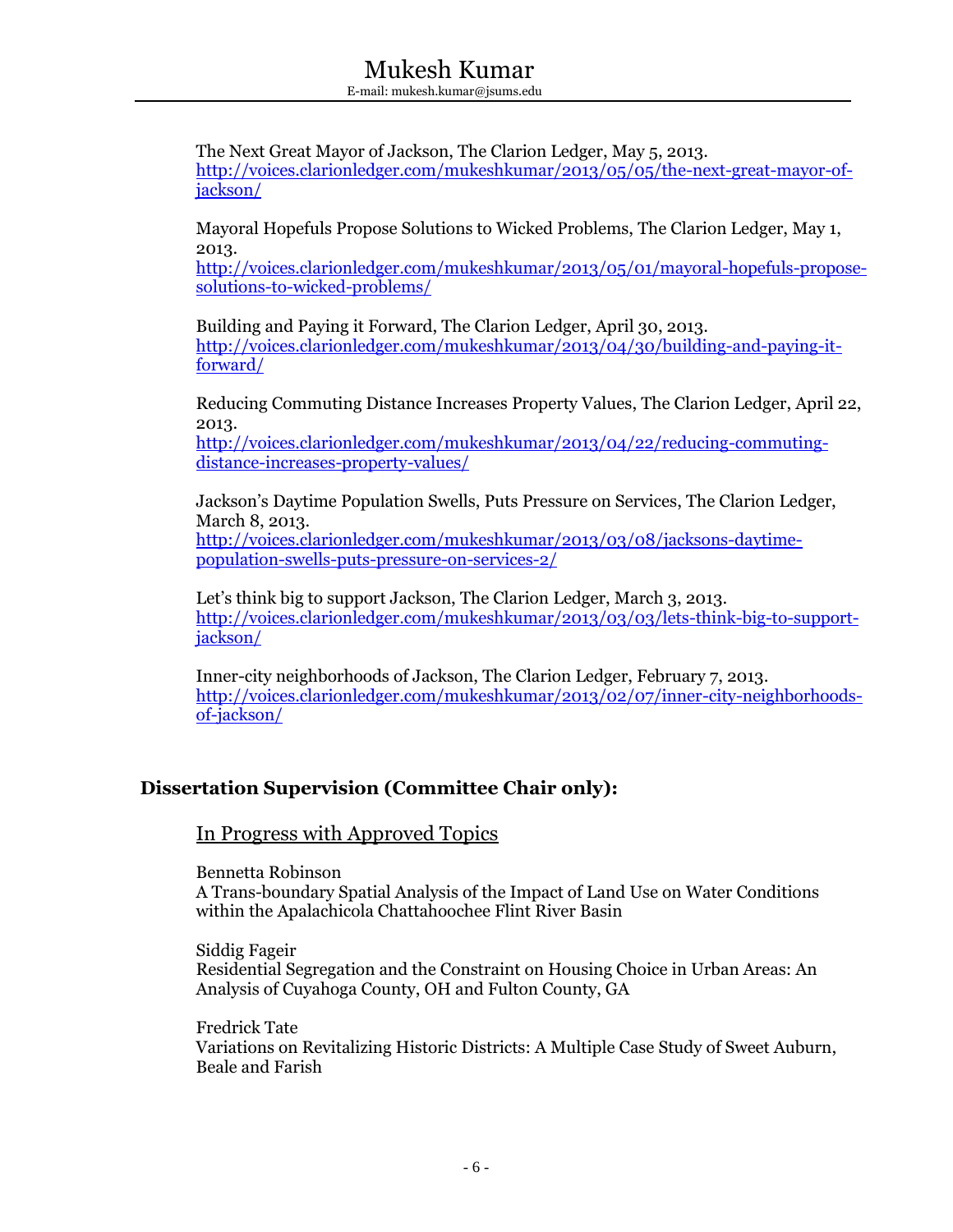Jessica Davis A comparative Analysis of Displacement and Gentrification: Roxbury-Dorchester and Centennial Hills

Christopher Davis Economic Impact of public-funded Stadium

#### Completed

Joan Blanton, Ph.D. Candidate, 2016 A Study of the Effectiveness of a Collaborative Planning Process: The Post Katrina Design Charrette.

Tanaucha Singleton-Lewis, Ph.D. Candidate, 2016 The Housing Consumption – Commute Costs Perspective: An Investigation of Urban Spatial Patterns in U.S. Metropolitan Statistical Areas.

Mae E. Blackmon-Henry, Ph.D. Candidate, 2016 Planning for Health: A Case Study of the Healthy Food Financing Initiative in Spartanburg, SC

Chuck Patrick, Ph.D. Candidate, 2014 Geospatial Decision Support System to Evaluate Energy Considerations for Regional Comprehensive Planning Practices

LaShunda D. Calvert, Ph.D. Candidate, 2013 An Examination of how Public Policies are Made for Hazardous Pollutants: A Closer Look at Indoor Hazardous Pollutants in the Nineteenth Century America

Kelvin Stamps, Ph.D. Candidate, 2013 The Evolution of Managing the Mississippi River Watershed in Southeast Louisiana

Jeanne N. Mogusu, Ph.D. Candidate, 2012 Evaluation of Transportation Asset Management: A Framework for Assessing Transportation Asset Management Benefits - A Four State Case Study Analysis

Sudha Yerramilli, Ph.D. Candidate, 2009 Potential impact of the climate changes on the inundation risk levels in a Dam break scenario – a case study on the impact of Hinds and Rankin county in a Ross Barnett Reservoir failure",

Angela M. Gobar, Ph.D. Candidate. 2007. Dissertation Title: The Impact of Human Capital Development on Achievement of Savings Goals in Individual Development Accounts: Arkansas and Mississippi Individual Development Account Programs.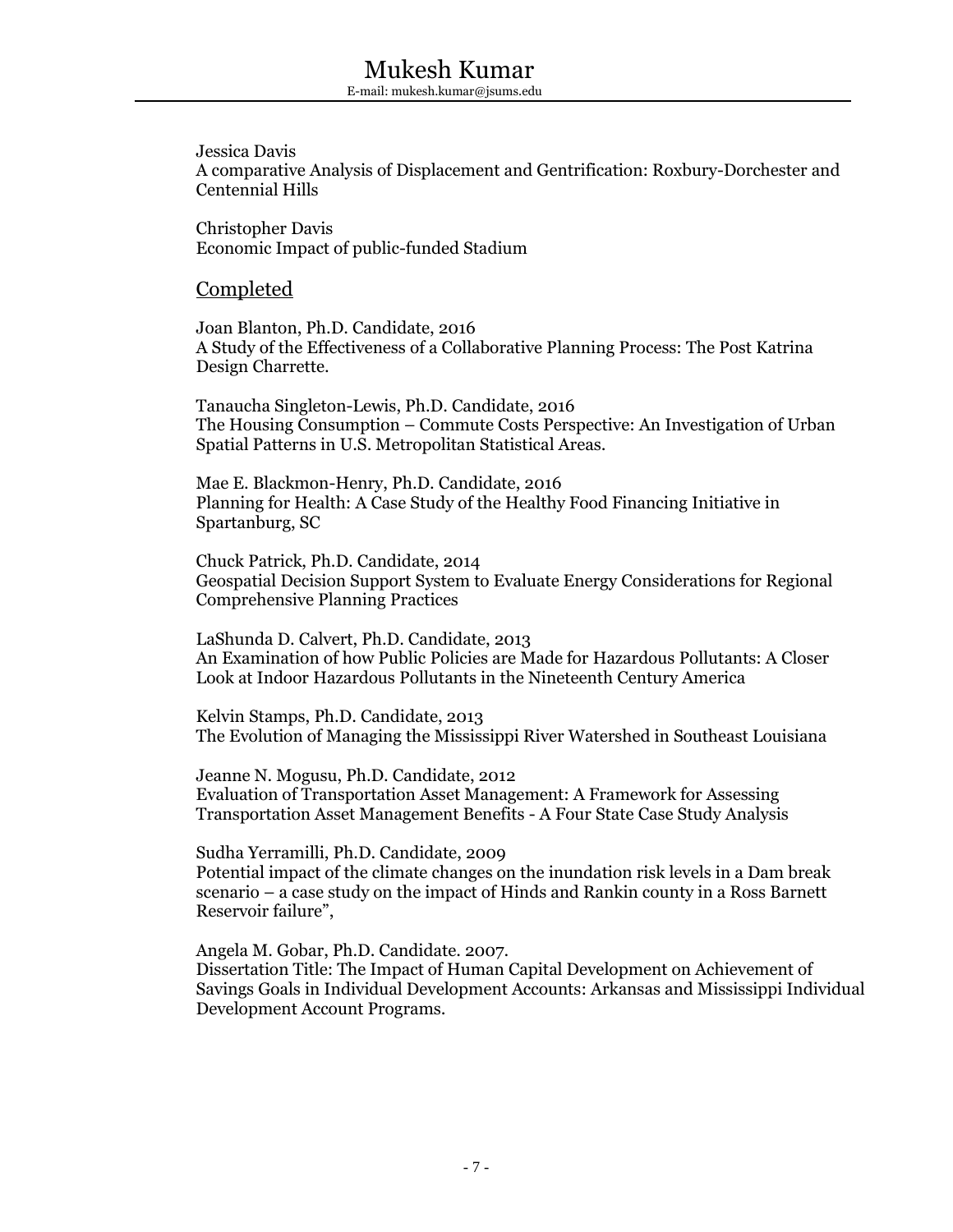#### **Courses Taught:**

| <b>Doctoral Courses:</b> | Advanced Statistical Methods<br><b>Research Methodology</b><br>Local & Regional Economic Development<br><b>Historical Development of Cities</b>                                                                                   |
|--------------------------|-----------------------------------------------------------------------------------------------------------------------------------------------------------------------------------------------------------------------------------|
| <b>Masters Courses:</b>  | <b>Quantitative Analysis &amp; Computers</b><br><b>History of Planning</b><br><b>Economic Development Planning</b><br>Risk Analysis                                                                                               |
|                          | The decoder description of the contraction of $\alpha$ . An estimate of the decoder of the decoder of the decoder of the decoder of the decoder of the decoder of the decoder of the decoder of the decoder of the decoder of the |

Undergraduate Courses:Introduction to Quantitative Analysis Introduction to Urban Studies

#### **Invited Seminar and Conference Presentations:**

Presentation on "Vacant, Abandoned, and Problem Properties: Ideas and Suggestions for Municipal Officials." Mukesh Kumar, July 3-5, 2017. 86th Annual Conference of Mississippi Municipal League, Biloxi, MS.

Presentation on "Implicit Biases among Planning Professionals: Influence of Race & Gender on Decision Making." Mukesh Kumar. March 22-23-2017. JSU Advance Think Tank, Jackson, MS

Presentation on "Vacant & Abandoned: Turning Liabilities into Assets." Mukesh Kumar, October 7, 2015. MS Municipal Environmental Education Workshop, Cleveland, MS.

Presentation on "Vacant & Abandoned Properties in Mississippi: What can Municipal Officials do?" Mukesh Kumar, June22-24, 2015. 84th Annual Conference of Mississippi Municipal League, Biloxi, MS.

Presentation on "Smart Street Design." Mukesh Kumar, April 10, 2015. Mississippi Bikewalk Summit, Jackson, MS.

Presentation on "Efficacy Thresholds for Public Transit Systems: A Study of Population Density and Congestion." Mukesh Kumar & Joan Blanton, October 30 – November 2, 2014. 54th Annual ACSP Conference, Philadelphia, PA.

Poster presentation on "Barriers to Public Transportation: A Pilot Study For Jackson Metropolitan Statistical Area." Mukesh Kumar, Evandro Santos, Catherine Lee, and Chuck Patrick, November 1-4, 2012. 53rd Annual ACSP Conference, Cincinnati, OH.

Presentation on "A Tale of Uneven Comebacks: Community Planning and Neighborhood Design on the Mississippi Gulf Coast." Mukesh Kumar, October 13-16, 2011. 52nd Annual ACSP Conference, Salt Lake City, UT.

Roundtable Discussion on "Planning Education at Historically Black Colleges and Universities: History, Problems, And Prospects." Mukesh Kumar, October 7-10, 2010. 51st Annual ACSP Conference, Minneapolis, MN.

Presentation on "Budgetary Aspects of Urban Governance in a Capital City: A Case Study of Jackson, MS." Mukesh Kumar and Otha Burton, Jr., February 9-11, 2010. 39<sup>th</sup> Conference of COMPA-Conference of Minority Public Administrators. Jackson, MS.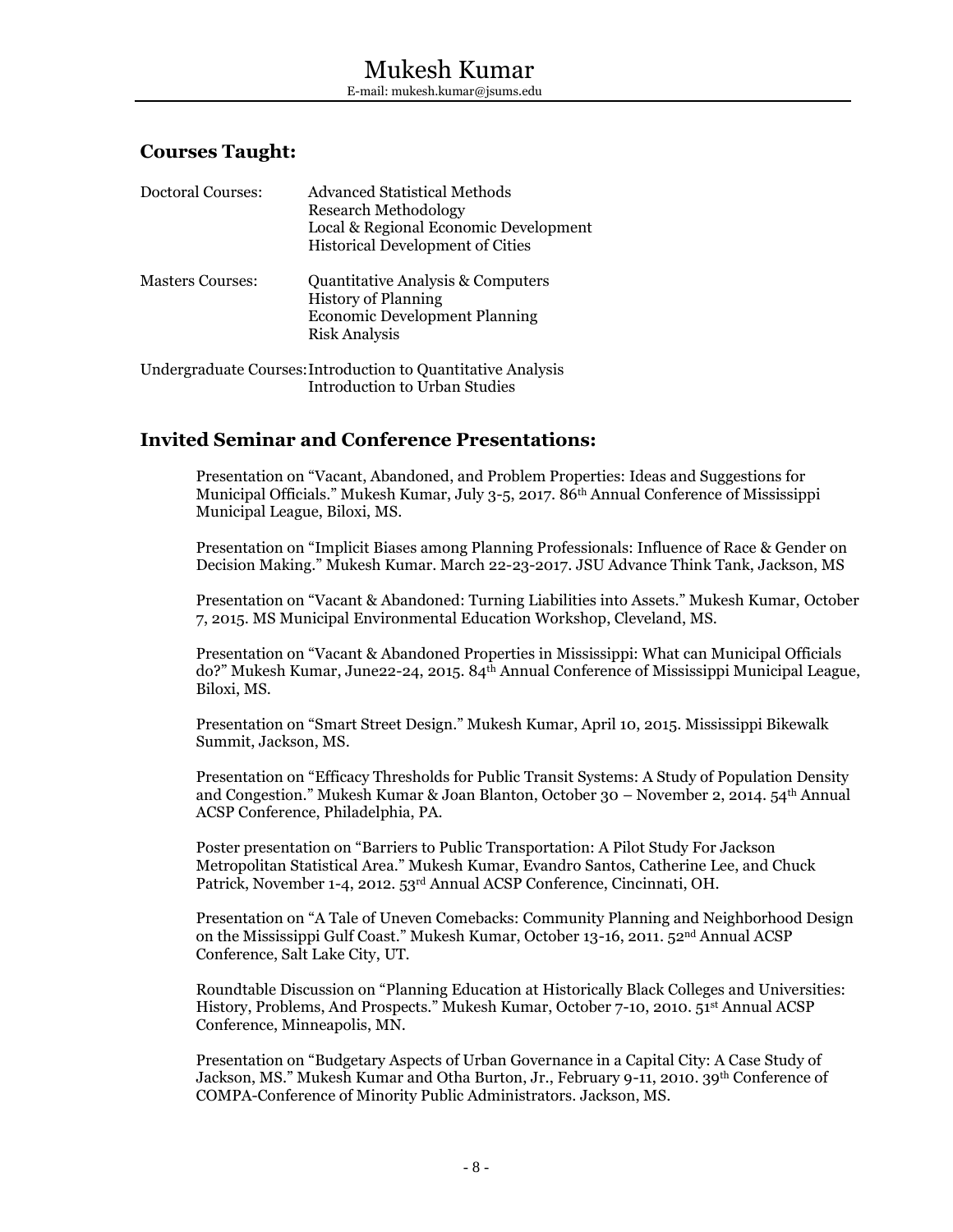Invited Keynote Speech on "Cultural Aspects of Public Transportation." Mukesh Kumar, November 11, 2009. Annual Conference of Mississippi Chapter of American Public Transportation Association, Meridian, MS.

Presentation on "Regional Economic Development Planning: An Analysis of Industry Targeting and Cluster Approaches." Mukesh Kumar, October 1-4, 2009. 50th Annual ACSP Conference, Crystal City, VA.

Invited Presentation on "Integrating Climate Risk Assessment in Planning Support Systems: An Overview, Analysis, and Future Directions." Mukesh Kumar, July 30-31, 2009. Symposium on Advances in Atmospheric Modeling, Climate Change and Geospatial Visualization Technologies. Trent Lott Geospatial and Visualization Research Center, Jackson, MS.

Presentation on "The Impact of Human Capital Development on Achievement of Savings Goals in IDAs: Four Cases in Arkansas and Mississippi." Mukesh Kumar and Angela Gobar. April 25-28, 2007. 37th Annual Meeting of Urban Affairs Association. Seattle, WA.

Presentation on "Toward Developing a Regional Plan for Rebuilding New Orleans." Mukesh Kumar. November 9-12, 2006. 47th Annual ACSP Conference, Fort Worth, TX.

Presentation on "Segregation and Freedom in Housing Choice: A Case Study of Cuyahoga County, Ohio." William Bowen and Mukesh Kumar. March 7-11, 2006. 102nd Annual Meeting of Association of American Geographers, Chicago, IL.

Presentation on "Toward a Redevelopment Agenda for New Orleans." Mukesh Kumar. November 8, 2005. ACORN Community Forum on Rebuilding New Orleans, Louisiana State University, Baton Rouge, LA.

Presentation on "Spatial Analysis of the Geographical Scope of University and its Impact on Land and Housing Markets." Mukesh Kumar and William Bowen. Nov. 10-12, 2005. 52nd North American Regional Science Conference. Las Vegas, NV.

Presentation on "Geographical Scope of University Expansion and its Impact on Land and Housing Markets – A Method and its Demonstration with a Case Study of an Urban University." Mukesh Kumar. April 5-9, 2005. 101st Annual Meeting of Association of American Geographers, Denver, CO.

Session Chair of "Innovative Spatial Studies." April 5-9, 2005. 101st Annual Meeting of Association of American Geographers, Denver, CO.

Presentation on "Urban Spatial Structure as Complex Systems: An Empirical Evaluation." Mukesh Kumar, February 23-26, 2005, 44th Annual Meeting of Western Regional Science Association. San Diego, CA.

Discussant on "Growth and Dispersion: Spatial Production Function and the Case of US Industry 1969-2000." Zouoquan Zhao. February 23-26, 2005, 44th Annual Meeting of Western Regional Science Association. San Diego, CA.

Presentation on "Parameters Estimates for Sources of Agglomeration: A Complex Systems Approach." Mukesh Kumar, William M. Bowen, and Miron Kaufman. 2004. 100th Annual Meeting of Association of American Geographers, Philadelphia, PA.

Seminar on "Employment Centers as Organized Complex Systems: Some Empirical Evidence" with William M. Bowen at The School of Public policy, George Mason University. October 10, 2003.